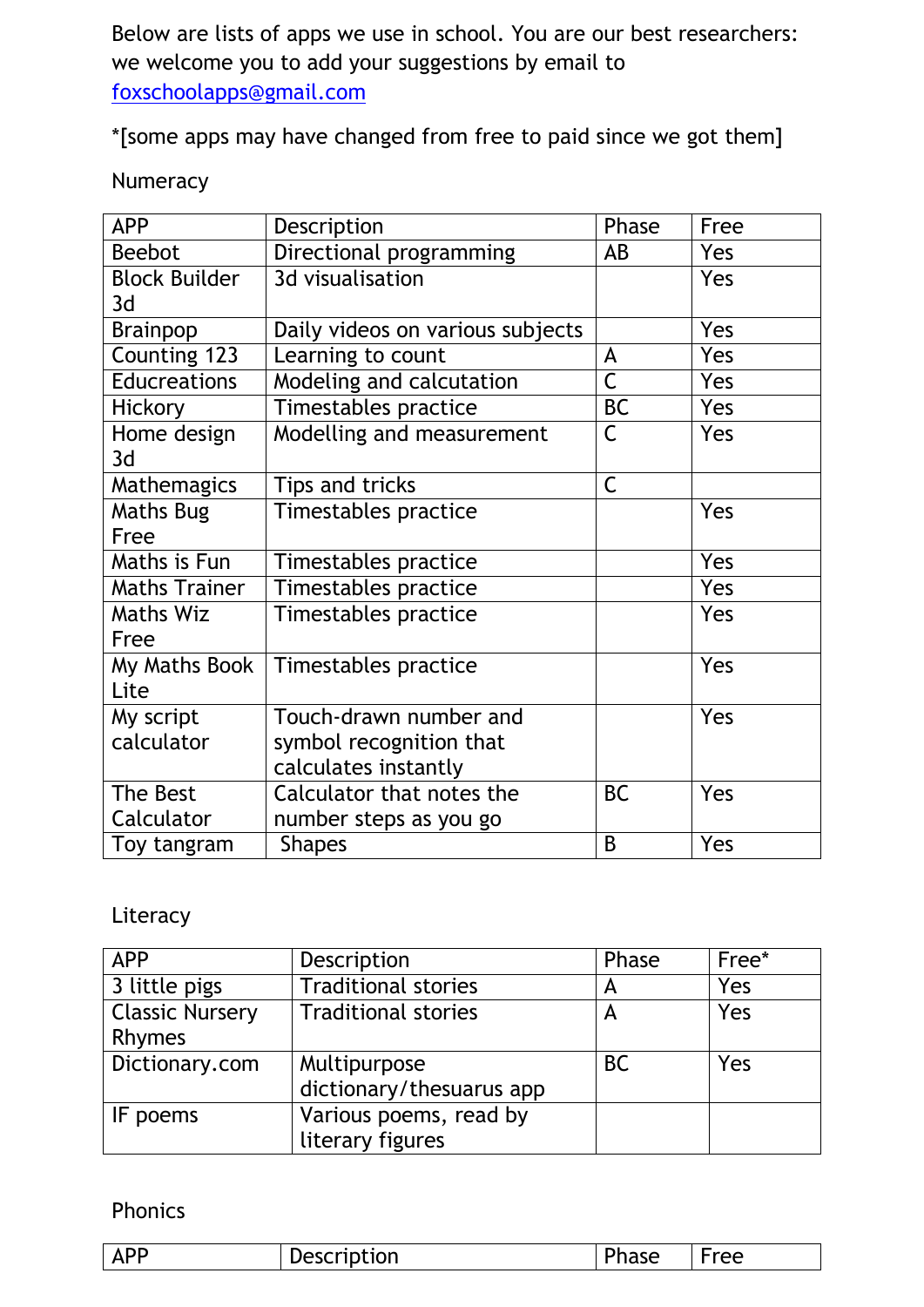| <b>ABC</b> pocket | Games and images to support   AB   |     |
|-------------------|------------------------------------|-----|
| phonics           | phonics                            |     |
| Phonics Hero      | Games and images to support $ AB $ | Yes |
|                   | phonics                            |     |

#### **Music**

| <b>APP</b>        | Description                              | Phase          | Free |
|-------------------|------------------------------------------|----------------|------|
| Garage Band       | Music composition and<br>voice recording |                |      |
| Magic Piano       | Piano                                    |                | Free |
| <b>Tiny Piano</b> | Piano                                    | B <sub>C</sub> | Free |

#### **Art**

| <b>APP</b>     | Description            | Phase | Free |
|----------------|------------------------|-------|------|
| <b>Brushes</b> | <b>Follow Hockney</b>  |       | Yes  |
| DoodleBuddy    | Basic drawing and      | AB    | Yes  |
|                | painting               |       |      |
| Photosynth     | Put together panoramas |       | Yes  |
| Sketchbook     | Various media and      |       | Yes  |
| express        | layering options       |       |      |

## **EYFS**

| <b>APP</b>                | Description              | Free |
|---------------------------|--------------------------|------|
| Animal muddle             | Animals                  | Yes  |
| <b>Friendly shapes</b>    | Shape recognition        | Yes  |
| <b>Humpty Dumpty</b>      | <b>Traditional tales</b> | Yes  |
| Shape Up Lite Busy Things | <b>Shapes</b>            | Yes  |
| Sight Words               | Name-picture association | Yes  |
| <b>Squiggles</b>          | Basic drawing app        | Yes  |

# **Topic**

| <b>APP</b> | Description              | Phase     | Free |
|------------|--------------------------|-----------|------|
| National   | Atlas with encyclopaedia | <b>BC</b> |      |
| Geographic | info                     |           |      |
| Old maps   | Overlay new and old      |           | Yes  |
|            | maps                     |           |      |
| Wikipedia  | encyclopaedia            |           | Yes  |

## **Other/Multimedia**

| <b>APP</b> | Description              | Phase | Free |
|------------|--------------------------|-------|------|
| Dropbox    | File storage and sharing |       | Yes  |